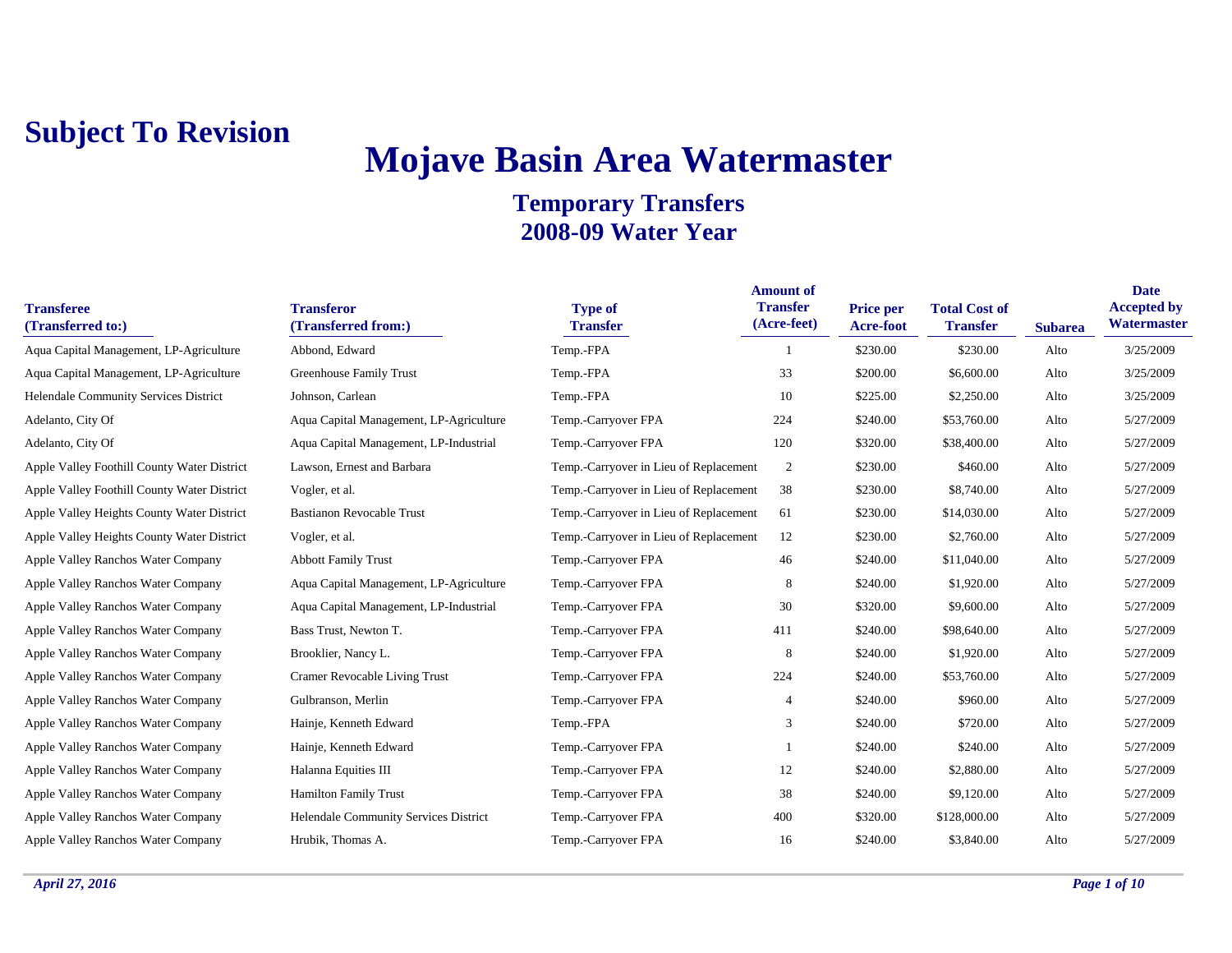## **Mojave Basin Area Watermaster**

| <b>Transferee</b><br>(Transferred to:)  | <b>Transferor</b><br>(Transferred from:)    | <b>Type of</b><br><b>Transfer</b>            | <b>Amount of</b><br><b>Transfer</b><br>(Acre-feet) | <b>Price per</b><br>Acre-foot | <b>Total Cost of</b><br><b>Transfer</b> | <b>Subarea</b> | <b>Date</b><br><b>Accepted by</b><br>Watermaster |
|-----------------------------------------|---------------------------------------------|----------------------------------------------|----------------------------------------------------|-------------------------------|-----------------------------------------|----------------|--------------------------------------------------|
| Apple Valley Ranchos Water Company      | Jess Ranch Water Company                    | Temp.-Carryover FPA                          | 406                                                | \$303.30                      | \$123,139.80                            | Alto           | 5/27/2009                                        |
| Apple Valley Ranchos Water Company      | <b>Jess Ranch Water Company</b>             | Temp.-Carryover in Lieu of Replacement 2,594 |                                                    | \$303.30                      | \$786,760.20                            | Alto           | 5/27/2009                                        |
| Apple Valley Ranchos Water Company      | Lawson, Ernest and Barbara                  | Temp.-Carryover in Lieu of Replacement       | 2                                                  | \$240.00                      | \$480.00                                | Alto           | 5/27/2009                                        |
| Apple Valley Ranchos Water Company      | Perry, Thomas A.                            | Temp.-Carryover FPA                          | 3                                                  | \$240.00                      | \$720.00                                | Alto           | 5/27/2009                                        |
| Apple Valley Ranchos Water Company      | Reed, Delbert E. and Linda                  | Temp.-Carryover FPA                          | 67                                                 | \$240.00                      | \$16,080.00                             | Alto           | 5/27/2009                                        |
| Apple Valley Ranchos Water Company      | Rudman, Robert T. and Shirley P. Trusts     | Temp.-Carryover FPA                          | 171                                                | \$240.00                      | \$41,040.00                             | Alto           | 5/27/2009                                        |
| Apple Valley Ranchos Water Company      | Storm, Randall                              | Temp.-Carryover FPA                          | 50                                                 | \$240.00                      | \$12,000.00                             | Alto           | 5/27/2009                                        |
| Apple Valley Ranchos Water Company      | Sudmeier, Glenn W.                          | Temp.-Carryover FPA                          | 11                                                 | \$240.00                      | \$2,640.00                              | Alto           | 5/27/2009                                        |
| Apple Valley Ranchos Water Company      | Thompson Living Trust, James A. and Sula B. | Temp.-Carryover FPA                          | 328                                                | \$240.00                      | \$78,720.00                             | Alto           | 5/27/2009                                        |
| Apple Valley Ranchos Water Company      | Thompson Living Trust, R.L. and R.A.        | Temp.-Carryover FPA                          | 3                                                  | \$240.00                      | \$720.00                                | Alto           | 5/27/2009                                        |
| Apple Valley Ranchos Water Company      | Trekell, Brian                              | Temp.-FPA                                    | 86                                                 | \$230.00                      | \$19,780.00                             | Alto           | 5/27/2009                                        |
| Apple Valley Ranchos Water Company      | Trekell, Brian                              | Temp.-Carryover FPA                          | 86                                                 | \$230.00                      | \$19,780.00                             | Alto           | 5/27/2009                                        |
| Apple Valley Ranchos Water Company      | <b>Wagner Family Trust</b>                  | Temp.-Carryover FPA                          | 980                                                | \$240.00                      | \$235,200.00                            | Alto           | 5/27/2009                                        |
| Apple Valley Ranchos Water Company      | Ward, Ken and Barbara                       | Temp.-Carryover FPA                          | 40                                                 | \$240.00                      | \$9,600.00                              | Alto           | 5/27/2009                                        |
| Apple Valley Ranchos Water Company      | West, Howard and Suzy                       | Temp.-Carryover FPA                          | 58                                                 | \$240.00                      | \$13,920.00                             | Alto           | 5/27/2009                                        |
| Apple Valley Ranchos Water Company      | West, Jimmie E. and Nancy D.                | Temp.-Carryover FPA                          | 8                                                  | \$240.00                      | \$1,920.00                              | Alto           | 5/27/2009                                        |
| Apple Valley View Mutual Water Company  | Lawson, Ernest and Barbara                  | Temp.-Carryover in Lieu of Replacement       | $7\phantom{.0}$                                    | \$230.00                      | \$1,610.00                              | Alto           | 5/27/2009                                        |
| Aqua Capital Management, LP-Agriculture | <b>Basura Family Trust</b>                  | Temp.-FPA                                    | $\overline{4}$                                     | \$240.00                      | \$960.00                                | Alto           | 5/27/2009                                        |
| Aqua Capital Management, LP-Agriculture | <b>Basura Family Trust</b>                  | Temp.-Carryover FPA                          | 2                                                  | \$240.00                      | \$480.00                                | Alto           | 5/27/2009                                        |
| Aqua Capital Management, LP-Agriculture | Beebe, Robert W. and Dorothy K.             | Temp.-Carryover FPA                          | 29                                                 | \$240.00                      | \$6,960.00                              | Alto           | 5/27/2009                                        |
| Aqua Capital Management, LP-Agriculture | Dexter Family Trust                         | Temp.-Carryover FPA                          | $7\phantom{.0}$                                    | \$240.00                      | \$1,680.00                              | Alto           | 5/27/2009                                        |
| Aqua Capital Management, LP-Agriculture | Dolch, Robert and Judy                      | Temp.-Carryover FPA                          | 76                                                 | \$235.00                      | \$17,860.00                             | Alto           | 5/27/2009                                        |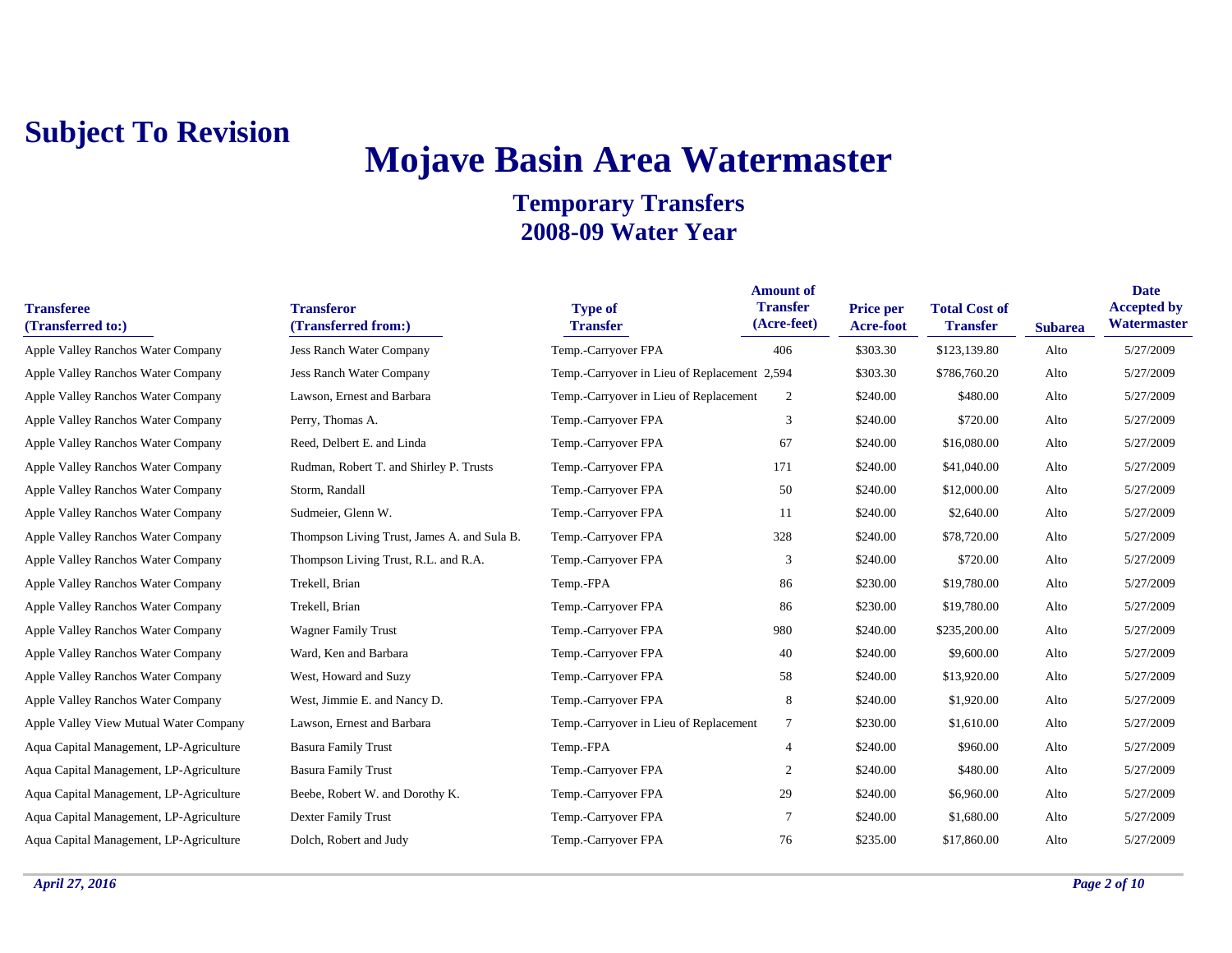## **Mojave Basin Area Watermaster**

| <b>Transferee</b><br>(Transferred to:)  | <b>Transferor</b><br>(Transferred from:)    | <b>Type of</b><br><b>Transfer</b>      | <b>Amount of</b><br><b>Transfer</b><br>(Acre-feet) | <b>Price per</b><br>Acre-foot | <b>Total Cost of</b><br><b>Transfer</b> | <b>Subarea</b> | <b>Date</b><br><b>Accepted by</b><br>Watermaster |
|-----------------------------------------|---------------------------------------------|----------------------------------------|----------------------------------------------------|-------------------------------|-----------------------------------------|----------------|--------------------------------------------------|
| Aqua Capital Management, LP-Agriculture | Dora Land, Inc.                             | Temp.-Carryover FPA                    | 11                                                 | \$240.00                      | \$2,640.00                              | Alto           | 5/27/2009                                        |
| Aqua Capital Management, LP-Agriculture | Elisabella, LLC                             | Temp.-Carryover FPA                    | 70                                                 | \$230.00                      | \$16,100.00                             | Alto           | 5/27/2009                                        |
| Aqua Capital Management, LP-Agriculture | Greenhouse Family Trust                     | Temp.-Carryover FPA                    | 32                                                 | \$240.00                      | \$7,680.00                              | Alto           | 5/27/2009                                        |
| Aqua Capital Management, LP-Agriculture | LHC Alligator, LLC                          | Temp.-Carryover FPA                    | 399                                                | \$220.00                      | \$87,780.00                             | Alto           | 5/27/2009                                        |
| Aqua Capital Management, LP-Agriculture | Luckey, Manley J.                           | Temp.-FPA                              | 24                                                 | \$187.00                      | \$4,488.00                              | Alto           | 5/27/2009                                        |
| Aqua Capital Management, LP-Agriculture | Polich, Lee and Donna                       | Temp.-Carryover FPA                    | 46                                                 | \$240.00                      | \$11,040.00                             | Alto           | 5/27/2009                                        |
| Aqua Capital Management, LP-Agriculture | Rancho Las Flores, LLC                      | Temp.-Carryover FPA                    | 400                                                | \$240.00                      | \$96,000.00                             | Alto           | 5/27/2009                                        |
| Aqua Capital Management, LP-Agriculture | Sapp, Robert D. and Lee, Teresa J.          | Temp.-Carryover FPA                    | 22                                                 | \$240.00                      | \$5,280.00                              | Alto           | 5/27/2009                                        |
| Aqua Capital Management, LP-Agriculture | Trahan, et al.                              | Temp.-Carryover FPA                    | 29                                                 | \$240.00                      | \$6,960.00                              | Alto           | 5/27/2009                                        |
| Aqua Capital Management, LP-Industrial  | CalMat Company                              | Temp.-FPA                              | 426                                                | \$165.00                      | \$70,290.00                             | Alto           | 5/27/2009                                        |
| Aqua Capital Management, LP-Industrial  | CalMat Company                              | Temp.-Carryover FPA                    | 7                                                  | \$165.00                      | \$1,155.00                              | Alto           | 5/27/2009                                        |
| Golden State Water Company              | American States Water Company               | Temp.-Carryover in Lieu of Replacement | 595                                                | \$240.00                      | \$142,800.00                            | Alto           | 5/27/2009                                        |
| Helendale Community Services District   | Ades, John and Devon                        | Temp.-Carryover FPA                    | 24                                                 | \$235.00                      | \$5,640.00                              | Alto           | 5/27/2009                                        |
| Helendale Community Services District   | Brown, Bobby G. and Valeria R.              | Temp.-Carryover FPA                    | 29                                                 | \$225.00                      | \$6,525.00                              | Alto           | 5/27/2009                                        |
| Helendale Community Services District   | Fisher, Jerome                              | Temp.-Carryover FPA                    | 506                                                | \$225.00                      | \$113,850.00                            | Alto           | 5/27/2009                                        |
| Helendale Community Services District   | Johnston, Harriet and Johnston, Lawrence W. | Temp.-Carryover FPA                    | 98                                                 | \$225.00                      | \$22,050.00                             | Alto           | 5/27/2009                                        |
| Helendale Community Services District   | Lake Arrowhead Community Services District  | Temp.-Carryover FPA                    | 526                                                | \$225.00                      | \$118,350.00                            | Alto           | 5/27/2009                                        |
| Helendale Community Services District   | Lounsbury, J. Peter and Carolyn             | Temp.-Carryover FPA                    | 144                                                | \$225.00                      | \$32,400.00                             | Alto           | 5/27/2009                                        |
| Helendale Community Services District   | Riverside Cement Company - Agriculture      | Temp.-Carryover FPA                    | 195                                                | \$205.00                      | \$39,975.00                             | Alto           | 5/27/2009                                        |
| Helendale Community Services District   | Riverside Cement Company - Oro Grande Plant | Temp.-Carryover FPA                    | 698                                                | \$205.00                      | \$143,090.00                            | Alto           | 5/27/2009                                        |
| Helendale Community Services District   | Russavage, Paul and Sandra L                | Temp.-Carryover FPA                    | 17                                                 | \$225.00                      | \$3,825.00                              | Alto           | 5/27/2009                                        |
| Helendale Community Services District   | Thrasher, Gary                              | Temp.-Carryover FPA                    | 200                                                | \$225.00                      | \$45,000.00                             | Alto           | 5/27/2009                                        |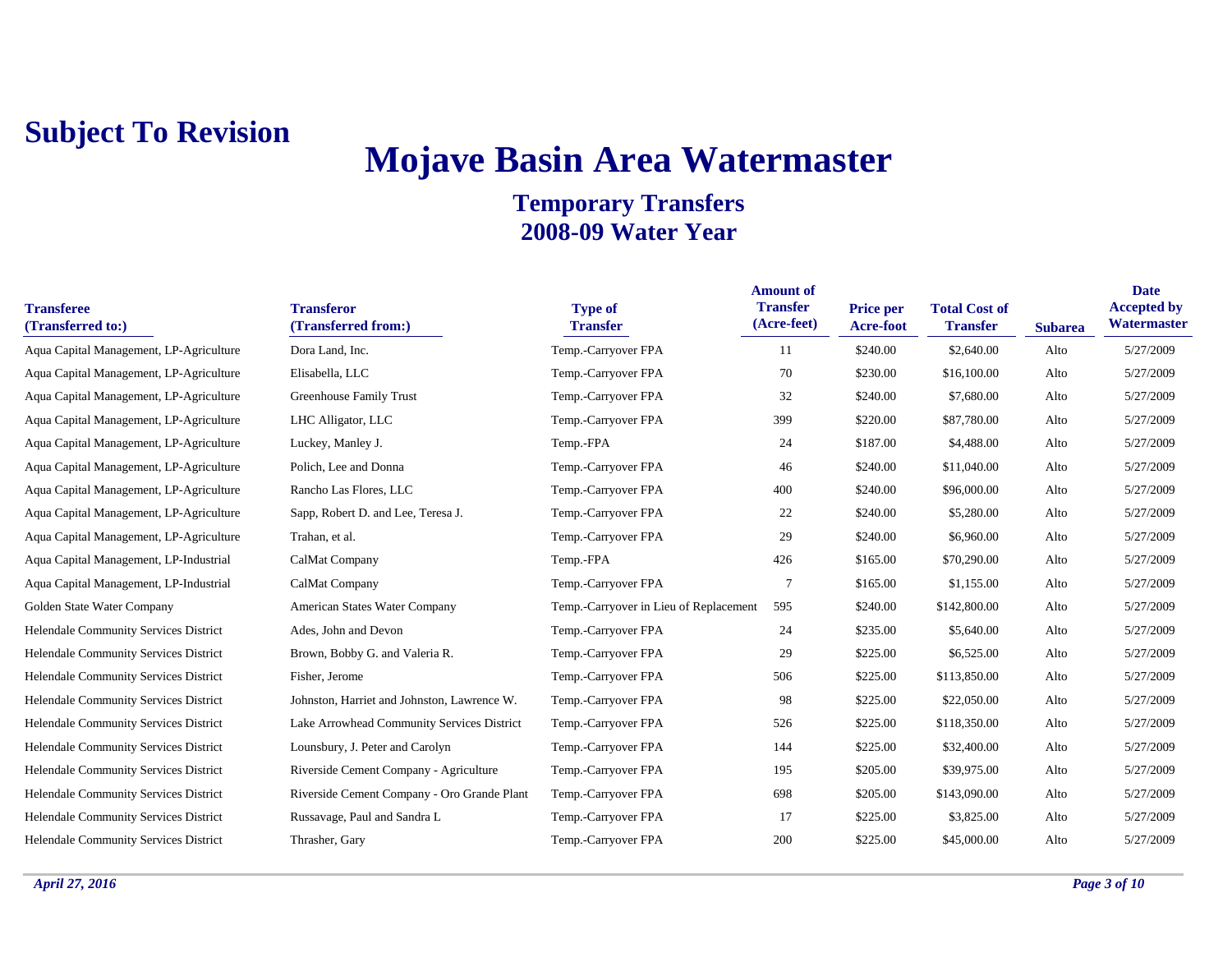# **Mojave Basin Area Watermaster**

| <b>Transferee</b><br>(Transferred to:) | <b>Transferor</b><br>(Transferred from:) | <b>Type of</b><br><b>Transfer</b>            | <b>Amount of</b><br><b>Transfer</b><br>(Acre-feet) | Price per<br><b>Acre-foot</b> | <b>Total Cost of</b><br><b>Transfer</b> | <b>Subarea</b> | <b>Date</b><br><b>Accepted by</b><br>Watermaster |
|----------------------------------------|------------------------------------------|----------------------------------------------|----------------------------------------------------|-------------------------------|-----------------------------------------|----------------|--------------------------------------------------|
| Helendale Community Services District  | <b>Wyatt Family Trust</b>                | Temp.-Carryover FPA                          | 56                                                 | \$235.00                      | \$13,160.00                             | Alto           | 5/27/2009                                        |
| Hesperia Water District                | Aqua Capital Management, LP-Agriculture  | Temp.-Carryover FPA                          | 214                                                | \$240.00                      | \$51,360.00                             | Alto           | 5/27/2009                                        |
| Hesperia Water District                | Aqua Capital Management, LP-Industrial   | Temp.-Carryover FPA                          | 104                                                | \$320.00                      | \$33,280.00                             | Alto           | 5/27/2009                                        |
| Hesperia Water District                | Rancho Las Flores, LLC                   | Temp.-Carryover in Lieu of Replacement 4,176 |                                                    | \$235.00                      | \$981,360.00                            | Alto           | 5/27/2009                                        |
| Hesperia Water District                | Summit Valley Ranch                      | Temp.-Carryover in Lieu of Replacement       | 322                                                | \$230.00                      | \$74,060.00                             | Alto           | 5/27/2009                                        |
| Luckey, Manley J.                      | Aqua Capital Management, LP-Agriculture  | Temp.-Carryover in Lieu of Replacement       | 14                                                 | \$187.00                      | \$2,618.00                              | Alto           | 5/27/2009                                        |
| Rancheritos Mutual Water Company       | Aqua Capital Management, LP-Agriculture  | Temp.-Carryover in Lieu of Replacement       | 3                                                  | \$240.00                      | \$720.00                                | Alto           | 5/27/2009                                        |
| San Bernardino County Service Area 64  | <b>Beinschroth Family Trust</b>          | Temp.-Carryover in Lieu of Replacement       | 100                                                | \$240.00                      | \$24,000.00                             | Alto           | 5/27/2009                                        |
| San Bernardino County Service Area 64  | CDFG - Mojave Narrows Regional Park      | Temp.-Carryover in Lieu of Replacement       | 503                                                | \$240.00                      | \$120,720.00                            | Alto           | 5/27/2009                                        |
| San Bernardino County Service Area 64  | Fischer, Elmer G. and Beverly C.         | Temp.-Carryover in Lieu of Replacement       | 28                                                 | \$240.00                      | \$6,720.00                              | Alto           | 5/27/2009                                        |
| San Bernardino County Service Area 64  | Low, Dean                                | Temp.-Carryover in Lieu of Replacement       | 160                                                | \$250.00                      | \$40,000.00                             | Alto           | 5/27/2009                                        |
| San Bernardino County Service Area 64  | San Bernardino County Service Area 42    | Temp.-Carryover in Lieu of Replacement       | 185                                                | \$240.00                      | \$44,400.00                             | Alto           | 5/27/2009                                        |
| San Bernardino County Service Area 64  | Simmons, Jack H. and Ethun, Claudia      | Temp.-Carryover in Lieu of Replacement       | 69                                                 | \$250.00                      | \$17,250.00                             | Alto           | 5/27/2009                                        |
| San Bernardino County Service Area 64  | Van Berg, Jack C.                        | Temp.-Carryover in Lieu of Replacement       | 254                                                | \$240.00                      | \$60,960.00                             | Alto           | 5/27/2009                                        |
| <b>Silver Lakes Association</b>        | Helendale Community Services District    | Temp.-Carryover in Lieu of Replacement       | 99                                                 | \$312.50                      | \$30,937.50                             | Alto           | 5/27/2009                                        |
| Spring Valley Lake Association         | Agcon, Inc.                              | Temp.-Carryover in Lieu of Replacement       | 35                                                 | \$230.00                      | \$8,050.00                              | Alto           | 5/27/2009                                        |
| Spring Valley Lake Association         | Brown, Jennifer                          | Temp.-Carryover in Lieu of Replacement       | 25                                                 | \$240.00                      | \$6,000.00                              | Alto           | 5/27/2009                                        |
| Spring Valley Lake Association         | Dowse, Philip                            | Temp.-Carryover FPA                          | 15                                                 | \$210.00                      | \$3,150.00                              | Alto           | 5/27/2009                                        |
| Spring Valley Lake Association         | Hi-Grade Materials Company               | Temp.-Carryover in Lieu of Replacement       | 76                                                 | \$230.00                      | \$17,480.00                             | Alto           | 5/27/2009                                        |
| Spring Valley Lake Association         | Kemper Campbell Ranch                    | Temp.-Carryover in Lieu of Replacement       | 241                                                | \$215.00                      | \$51,815.00                             | Alto           | 5/27/2009                                        |
| Spring Valley Lake Association         | Nunn, Donald and Pearl                   | Temp.-Carryover in Lieu of Replacement       | 26                                                 | \$240.00                      | \$6,240.00                              | Alto           | 5/27/2009                                        |
| Spring Valley Lake Association         | Rancho Las Flores, LLC                   | Temp.-Carryover in Lieu of Replacement       | 200                                                | \$240.00                      | \$48,000.00                             | Alto           | 5/27/2009                                        |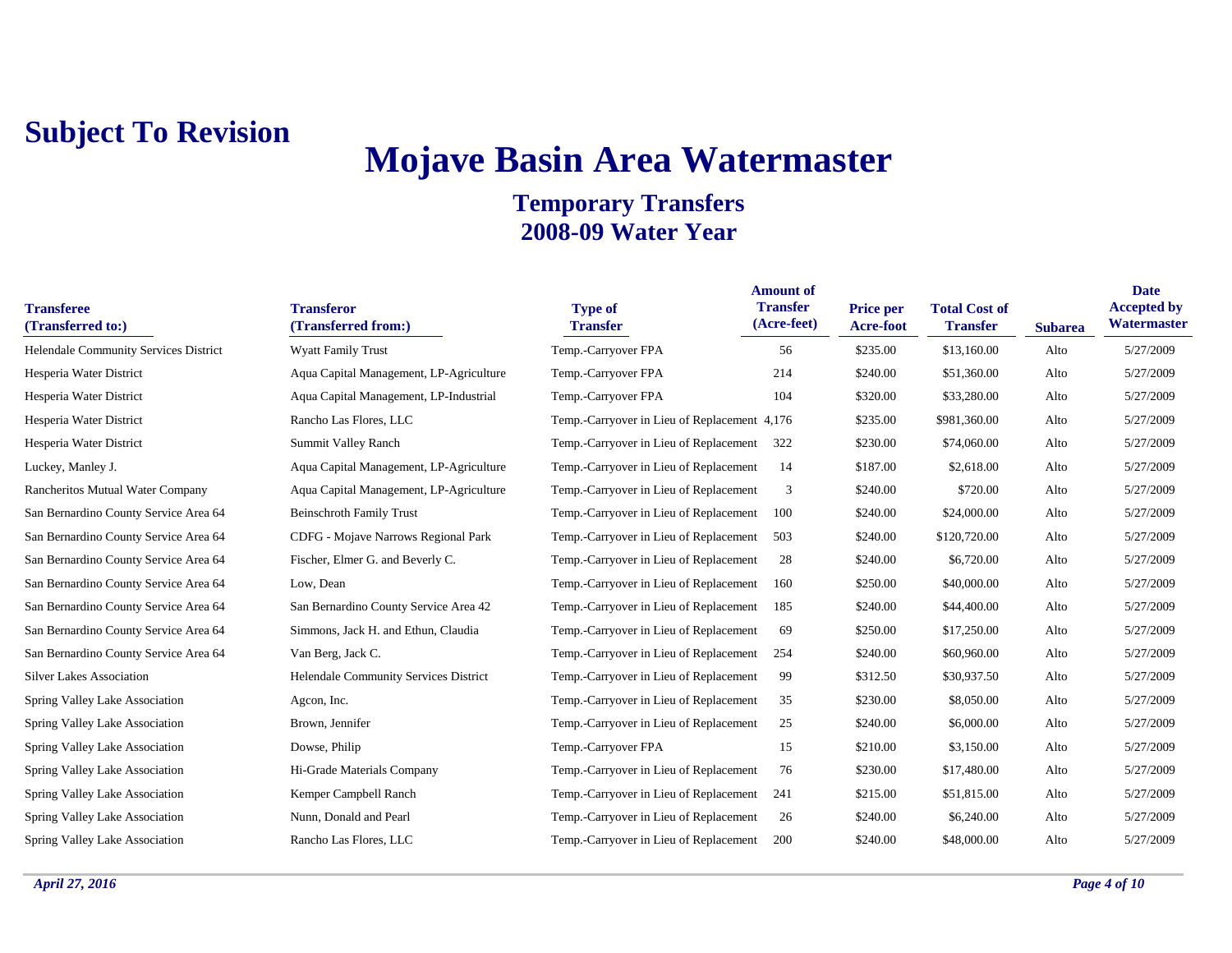# **Mojave Basin Area Watermaster**

| <b>Transferee</b><br>(Transferred to:)   | <b>Transferor</b><br>(Transferred from:) | <b>Type of</b><br><b>Transfer</b>      | <b>Amount of</b><br><b>Transfer</b><br>(Acre-feet) | Price per<br><b>Acre-foot</b> | <b>Total Cost of</b><br><b>Transfer</b> | <b>Subarea</b> | <b>Date</b><br><b>Accepted by</b><br>Watermaster |
|------------------------------------------|------------------------------------------|----------------------------------------|----------------------------------------------------|-------------------------------|-----------------------------------------|----------------|--------------------------------------------------|
| Summers Family Trust                     | Frazier, et al                           | Temp.-Carryover in Lieu of Replacement | 40                                                 | \$240.00                      | \$9,600.00                              | Alto           | 5/27/2009                                        |
| <b>Summers Family Trust</b>              | <b>Hamilton Family Trust</b>             | Temp.-Carryover in Lieu of Replacement | 3                                                  | \$240.00                      | \$720.00                                | Alto           | 5/27/2009                                        |
| Thunderbird County Water District        | <b>Beinschroth Family Trust</b>          | Temp.-Carryover in Lieu of Replacement | 65                                                 | \$240.00                      | \$15,600.00                             | Alto           | 5/27/2009                                        |
| Victor Valley Community College District | <b>Beinschroth Family Trust</b>          | Temp.-Carryover in Lieu of Replacement | 295                                                | \$240.00                      | \$70,800.00                             | Alto           | 5/27/2009                                        |
| Victorville Water District, ID#1         | Aqua Capital Management, LP-Agriculture  | Temp.-Carryover FPA                    | 1,000                                              | \$240.00                      | \$240,000.00                            | Alto           | 5/27/2009                                        |
| Apple Valley Ranchos Water Company       | Holway Family Irrevocable Trust          | Temp.-Carryover FPA                    | 24                                                 | \$240.00                      | \$5,760.00                              | Alto           | 7/22/2009                                        |
| Adelanto, City Of                        | Aqua Capital Management, LP-Agriculture  | Temp.-Carryover FPA                    | 156                                                | \$240.00                      | \$37,440.00                             | Alto           | 9/23/2009                                        |
| Adelanto, City Of                        | Aqua Capital Management, LP-Industrial   | Temp.-Carryover FPA                    | 75                                                 | \$320.00                      | \$24,000.00                             | Alto           | 9/23/2009                                        |
| Apple Valley Ranchos Water Company       | Apple Valley Country Club                | Temp.-FPA                              | 217                                                | \$320.00                      | \$69,440.00                             | Alto           | 9/23/2009                                        |
| Apple Valley Ranchos Water Company       | Apple Valley, Town Of                    | Temp.-Carryover FPA                    | 80                                                 | \$0.00                        | \$0.00                                  | Alto           | 9/23/2009                                        |
| Apple Valley Ranchos Water Company       | Apple Valley, Town Of                    | Temp.-Carryover FPA                    | 120                                                | \$240.00                      | \$28,800.00                             | Alto           | 9/23/2009                                        |
| Apple Valley Ranchos Water Company       | Bunnell, Dick                            | Temp.-Carryover FPA                    | 18                                                 | \$240.00                      | \$4,320.00                              | Alto           | 9/23/2009                                        |
| Apple Valley Ranchos Water Company       | Helendale Community Services District    | Temp.-Carryover FPA                    | 310                                                | \$320.00                      | \$99,200.00                             | Alto           | 9/23/2009                                        |
| Apple Valley Ranchos Water Company       | Johnson, Ronald                          | Temp.-Carryover FPA                    | 25                                                 | \$240.00                      | \$6,000.00                              | Alto           | 9/23/2009                                        |
| Apple Valley Ranchos Water Company       | Thrasher, Gary                           | Temp.-Carryover FPA                    | 44                                                 | \$240.00                      | \$10,560.00                             | Alto           | 9/23/2009                                        |
| Helendale Community Services District    | Pearl, Alice                             | Temp.-Carryover FPA                    | 115                                                | \$225.00                      | \$25,875.00                             | Alto           | 9/23/2009                                        |
| <b>Silver Lakes Association</b>          | Helendale Community Services District    | Temp.-Carryover FPA                    | 89                                                 | \$312.50                      | \$27,812.50                             | Alto           | 9/23/2009                                        |
| Victorville Water District, ID#1         | Aqua Capital Management, LP-Agriculture  | Temp.-Carryover FPA                    | 400                                                | \$240.00                      | \$96,000.00                             | Alto           | 9/23/2009                                        |
| Victorville Water District, ID#1         | Aqua Capital Management, LP-Industrial   | Temp.-Carryover FPA                    | 110                                                | \$320.00                      | \$35,200.00                             | Alto           | 9/23/2009                                        |
|                                          |                                          | Alto Subtotal (107)                    | 21,309                                             |                               | \$5,274,246.00                          |                |                                                  |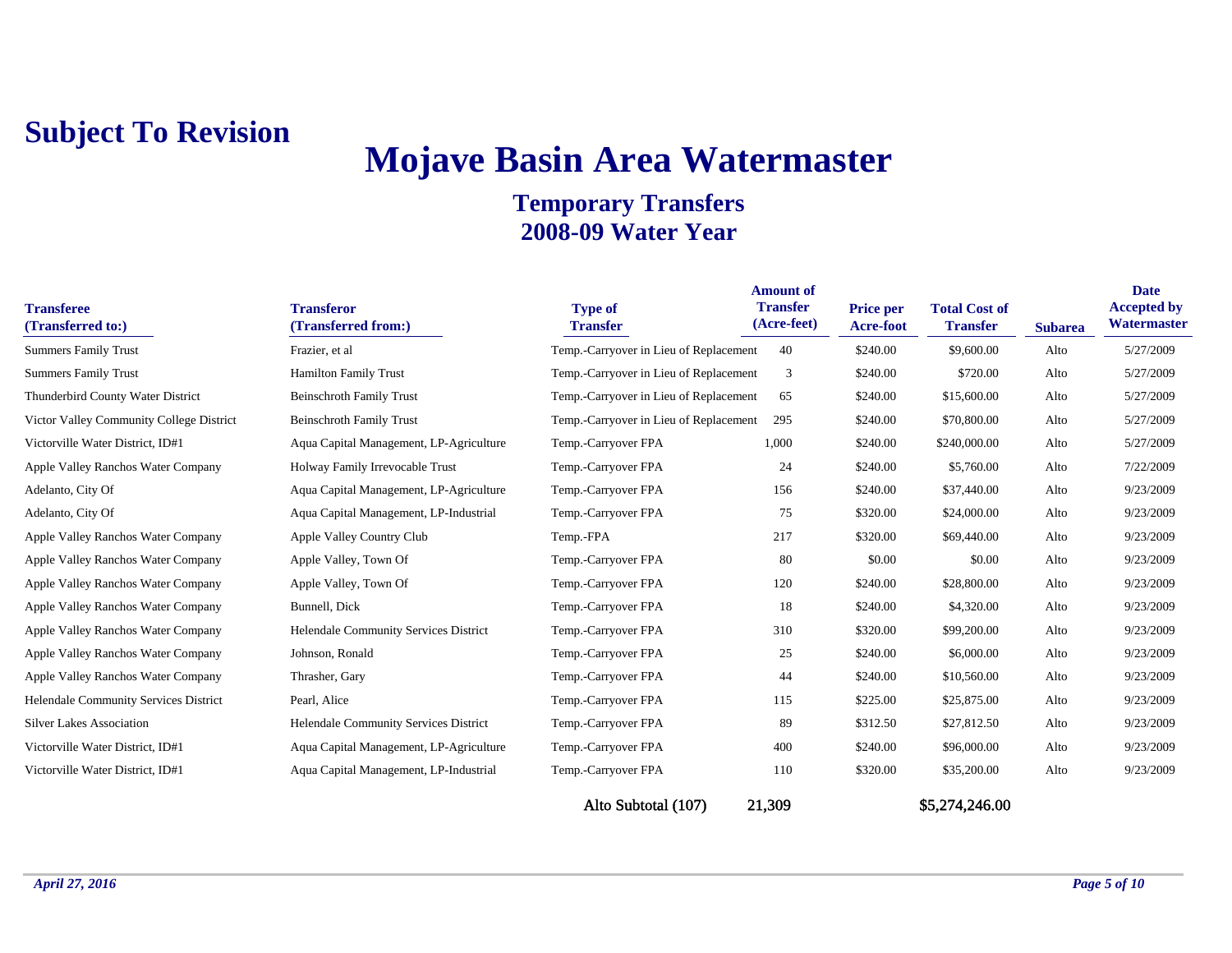# **Mojave Basin Area Watermaster**

#### **Temporary Transfers 2008-09 Water Year**

| <b>Transferee</b><br>(Transferred to:) | <b>Transferor</b><br>(Transferred from:)    | <b>Type of</b><br><b>Transfer</b>      | <b>Amount of</b><br><b>Transfer</b><br>(Acre-feet) | <b>Price per</b><br>Acre-foot | <b>Total Cost of</b><br><b>Transfer</b> | <b>Subarea</b> | <b>Date</b><br><b>Accepted by</b><br>Watermaster |
|----------------------------------------|---------------------------------------------|----------------------------------------|----------------------------------------------------|-------------------------------|-----------------------------------------|----------------|--------------------------------------------------|
| Cheyenne Lake, Inc.                    | Western Horizon Associates, Inc.            | Temp.-Carryover in Lieu of Replacement | 150                                                | \$25.00                       | \$3,750.00                              | Baja           | 5/27/2009                                        |
| Daggett Community Services District    | Price, Donald and Ruth                      | Temp.-Carryover in Lieu of Replacement |                                                    | \$25.00                       | \$175.00                                | Baja           | 5/27/2009                                        |
| Hanson Aggregates WRP, Inc.            | Aqua Capital Management, LP                 | Temp.-Carryover in Lieu of Replacement | 31                                                 | \$40.00                       | \$1,240.00                              | Baja           | 5/27/2009                                        |
| Irvin, Bertrand W.                     | Jackson, James N. Jr Revocable Living Trust | Temp.-Carryover FPA                    | 41                                                 | \$0.00                        | \$0.00                                  | Baja           | 5/27/2009                                        |
| Lake Jodie Property Owners Association | Aqua Capital Management, LP                 | Temp.-Carryover in Lieu of Replacement | 36                                                 | \$30.00                       | \$1,080.00                              | Baja           | 5/27/2009                                        |
| Lake Jodie Property Owners Association | Aqua Capital Management, LP                 | Temp.-Carryover FPA                    | 133                                                | \$30.00                       | \$3,990.00                              | Baja           | 5/27/2009                                        |
| Lake Jodie Property Owners Association | Aqua Capital Management, LP                 | Temp.-FPA                              | 67                                                 | \$30.00                       | \$2,010.00                              | Baja           | 5/27/2009                                        |
| O. F. D. L., Inc.                      | Western Horizon Associates, Inc.            | Temp.-Carryover in Lieu of Replacement | 53                                                 | \$25.00                       | \$1,325.00                              | Baja           | 5/27/2009                                        |
| Sundown Lakes, Inc.                    | Western Horizon Associates, Inc.            | Temp.-Carryover in Lieu of Replacement | 84                                                 | \$25.00                       | \$2,100.00                              | Baja           | 5/27/2009                                        |
| Sunray Energy, Inc.                    | Reliant Energy Coolwater L.L.C.             | Temp.-Carryover FPA                    | 290                                                | \$0.00                        | \$0.00                                  | Baja           | 5/27/2009                                        |
| Wet Set, Inc.                          | Smith, William E. and Patricia A.           | Temp.-Carryover in Lieu of Replacement | 10                                                 | \$50.00                       | \$500.00                                | Baja           | 5/27/2009                                        |
| Wet Set, Inc.                          | Western Horizon Associates, Inc.            | Temp.-Carryover in Lieu of Replacement | 35                                                 | \$25.00                       | \$875.00                                | Baja           | 5/27/2009                                        |
| Lake Wainani Owners Association        | Western Horizon Associates, Inc.            | Temp.-Carryover FPA                    | 50                                                 | \$25.00                       | \$1,250.00                              | Baja           | 7/22/2009                                        |
| Cheyenne Lake, Inc.                    | Kladstrup, Kitty L.                         | Temp.-Carryover FPA                    | 116                                                | \$15.00                       | \$1,740.00                              | Baja           | 9/23/2009                                        |
| Daggett Community Services District    | Western Horizon Associates, Inc.            | Temp.-FPA                              | 80                                                 | \$25.00                       | \$2,000.00                              | Baja           | 9/23/2009                                        |
| Van Bastelaar, Alphonse                | Johnson, James R. and Ellen                 | Temp.-Carryover FPA                    | 25                                                 | \$0.00                        | \$0.00                                  | Baja           | 9/23/2009                                        |

Baja Subtotal (16) 1,208 \$22,035.00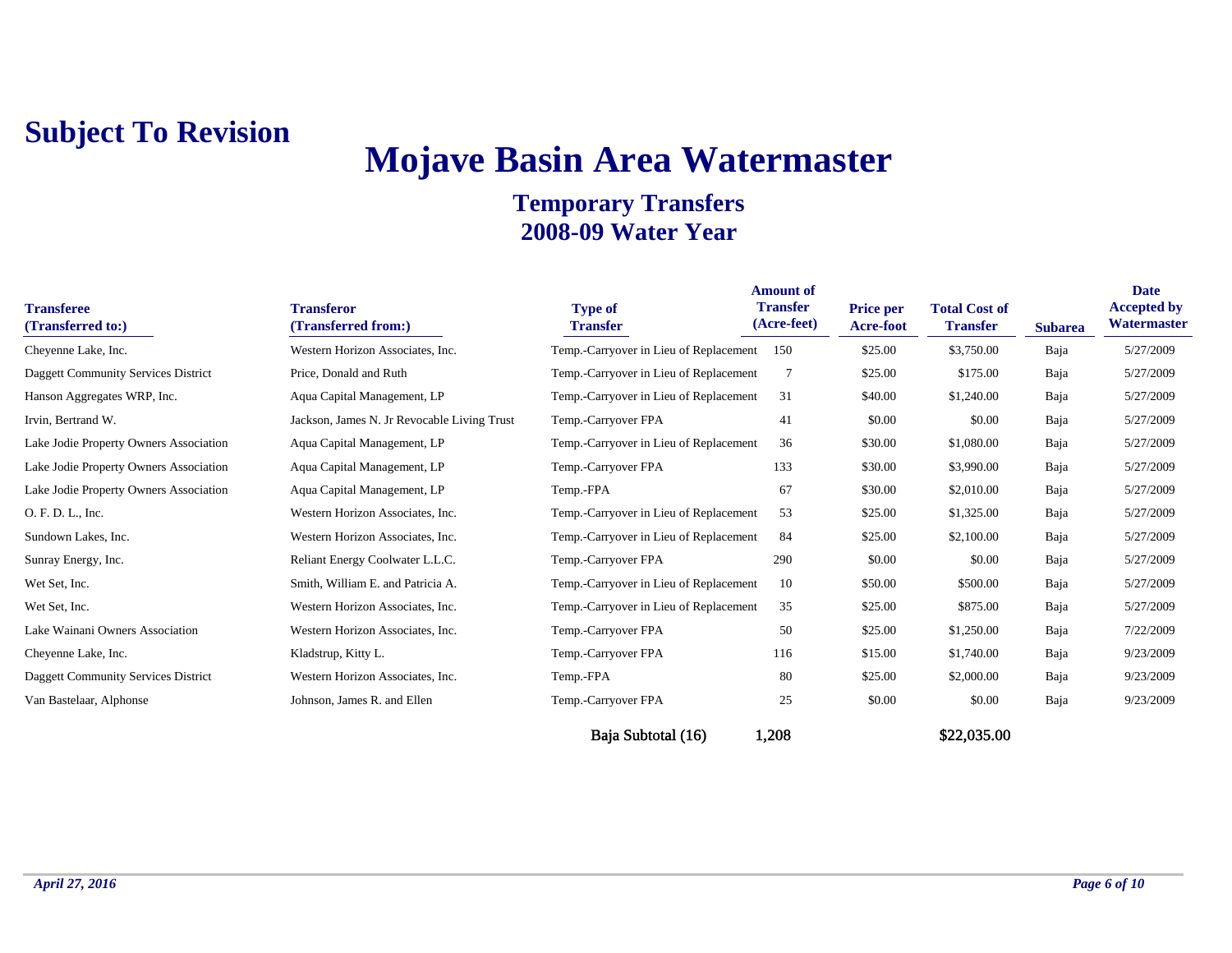## **Mojave Basin Area Watermaster**

| <b>Transferee</b><br>(Transferred to:)       | <b>Transferor</b><br>(Transferred from:)   | <b>Type of</b><br><b>Transfer</b> | <b>Amount of</b><br><b>Transfer</b><br>(Acre-feet) | <b>Price per</b><br>Acre-foot | <b>Total Cost of</b><br><b>Transfer</b> | <b>Subarea</b> | <b>Date</b><br><b>Accepted by</b><br>Watermaster |
|----------------------------------------------|--------------------------------------------|-----------------------------------|----------------------------------------------------|-------------------------------|-----------------------------------------|----------------|--------------------------------------------------|
| <b>Abbott Family Trust</b>                   | Golden State Water Company                 | Temp.-Carryover in Lieu of Makeup | 8                                                  | \$40.00                       | \$320.00                                | C/A            | 5/27/2009                                        |
| Adelanto, City Of/George A F B - Combined    | Adelanto, City Of                          | Temp.-Carryover in Lieu of Makeup | 400                                                | \$0.00                        | \$0.00                                  | C/A            | 5/27/2009                                        |
| Adelanto, City Of/George A F B - Combined    | Aqua Capital Management, LP                | Temp.-Carryover in Lieu of Makeup | 73                                                 | \$90.00                       | \$6,570.00                              | C/A            | 5/27/2009                                        |
| Adelanto, City Of/George A F B - Combined    | Aqua Capital Management, LP                | Temp.-FPA in Lieu of Makeup       | 19                                                 | \$90.00                       | \$1,710.00                              | C/A            | 5/27/2009                                        |
| Agcon, Inc.                                  | Pacific Gas and Electric                   | Temp.-Carryover in Lieu of Makeup | 22                                                 | \$50.00                       | \$1,100.00                              | C/A            | 5/27/2009                                        |
| Apple Valley Country Club                    | Yang, Young Mo                             | Temp.-Carryover in Lieu of Makeup | 52                                                 | \$50.00                       | \$2,600.00                              | C/A            | 5/27/2009                                        |
| Apple Valley Foothill County Water District  | Apple Valley Heights County Water District | Temp.-Carryover in Lieu of Makeup | 10                                                 | \$70.00                       | \$700.00                                | C/A            | 5/27/2009                                        |
| Apple Valley Foothill County Water District  | Apple Valley Heights County Water District | Temp.-FPA in Lieu of Makeup       | $\boldsymbol{2}$                                   | \$70.00                       | \$140.00                                | C/A            | 5/27/2009                                        |
| Apple Valley Heights County Water District   | Apple Valley Heights County Water District | Temp.-FPA in Lieu of Makeup       | 9                                                  | \$0.00                        | \$0.00                                  | C/A            | 5/27/2009                                        |
| Apple Valley Ranchos Water Company           | Hill, Melvin                               | Temp.-Carryover in Lieu of Makeup | 1,273                                              | \$40.00                       | \$50,920.00                             | C/A            | 5/27/2009                                        |
| Apple Valley View Mutual Water Company       | Apple Valley Heights County Water District | Temp.-FPA in Lieu of Makeup       | 3                                                  | \$70.00                       | \$210.00                                | C/A            | 5/27/2009                                        |
| Apple Valley, Town Of                        | Aqua Capital Management, LP                | Temp.-Carryover in Lieu of Makeup | 3                                                  | \$70.00                       | \$210.00                                | C/A            | 5/27/2009                                        |
| <b>Beinschroth Family Trust</b>              | Pacific Gas and Electric                   | Temp.-Carryover in Lieu of Makeup | 18                                                 | \$45.00                       | \$810.00                                | C/A            | 5/27/2009                                        |
| Beinschroth, A. J.                           | Pacific Gas and Electric                   | Temp.-Carryover in Lieu of Makeup | 9                                                  | \$45.00                       | \$405.00                                | C/A            | 5/27/2009                                        |
| CalMat Company                               | Aqua Capital Management, LP                | Temp.-Carryover in Lieu of Makeup |                                                    | \$70.00                       | \$70.00                                 | C/A            | 5/27/2009                                        |
| CDFG - Mojave Narrows Regional Park          | Hanify, Michael D., dba - White Bear Ranch | Temp.-Carryover in Lieu of Makeup | 85                                                 | \$45.00                       | \$3,825.00                              | C/A            | 5/27/2009                                        |
| Cemex, Inc.                                  | Pacific Gas and Electric                   | Temp.-Carryover in Lieu of Makeup | 101                                                | \$50.00                       | \$5,050.00                              | C/A            | 5/27/2009                                        |
| Golden State Water Company                   | Golden State Water Company                 | Temp.-Carryover in Lieu of Makeup | 72                                                 | \$40.00                       | \$2,880.00                              | C/A            | 5/27/2009                                        |
| <b>Hamilton Family Trust</b>                 | Golden State Water Company                 | Temp.-Carryover in Lieu of Makeup | 6                                                  | \$40.00                       | \$240.00                                | C/A            | 5/27/2009                                        |
| Helendale Community Services District        | Golden State Water Company                 | Temp.-Carryover in Lieu of Makeup | 189                                                | \$40.00                       | \$7,560.00                              | C/A            | 5/27/2009                                        |
| Helendale Community Services District        | Helendale Community Services District      | Temp.-FPA in Lieu of Makeup       | 16                                                 | \$0.00                        | \$0.00                                  | C/A            | 5/27/2009                                        |
| <b>Helendale Community Services District</b> | Love, Charles and Deanna                   | Temp.-Carryover in Lieu of Makeup | 16                                                 | \$45.00                       | \$720.00                                | C/A            | 5/27/2009                                        |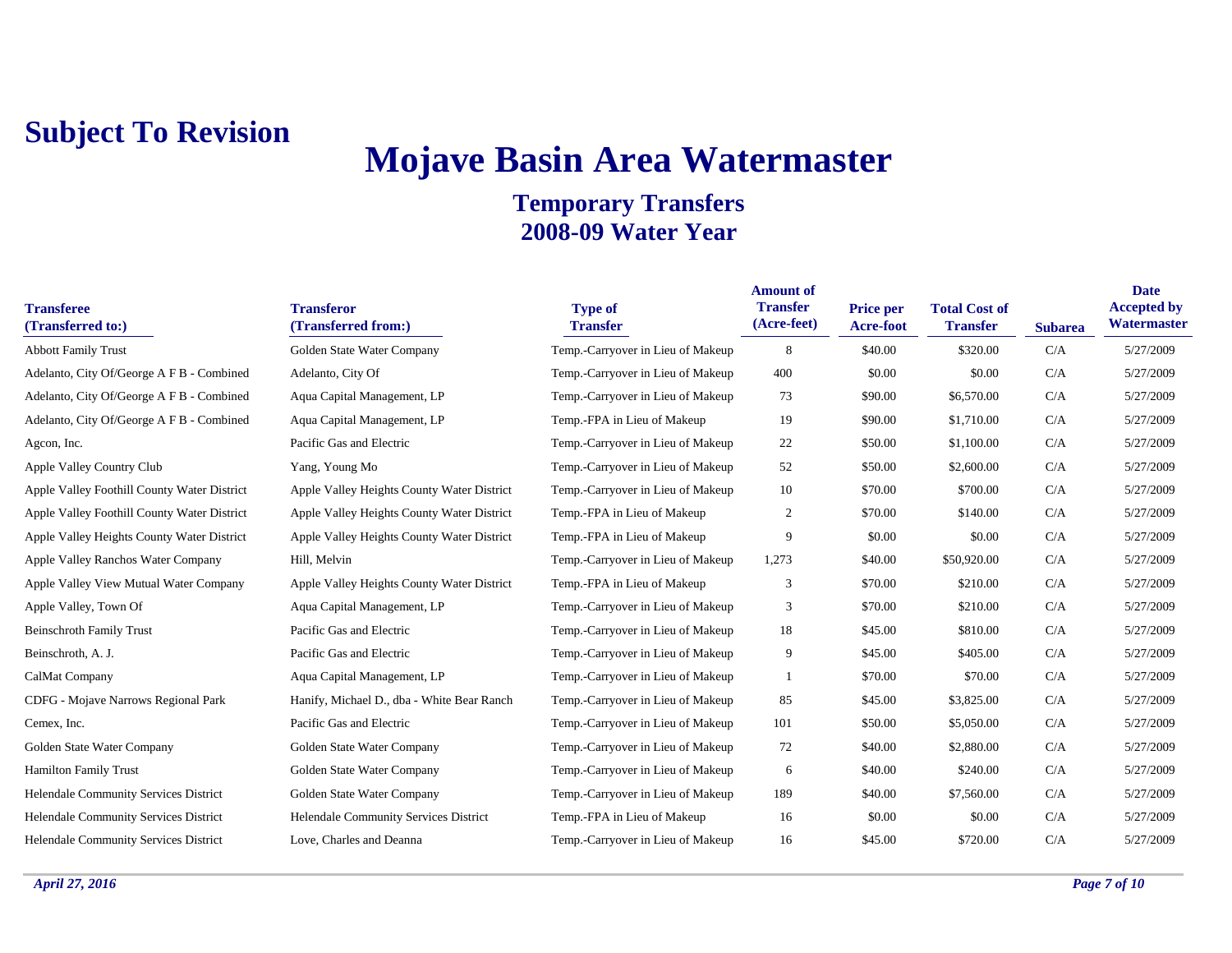# **Mojave Basin Area Watermaster**

| <b>Transferee</b><br>(Transferred to:)         | <b>Transferor</b><br>(Transferred from:)   | <b>Type of</b><br><b>Transfer</b> | <b>Amount of</b><br><b>Transfer</b><br>(Acre-feet) | <b>Price per</b><br><b>Acre-foot</b> | <b>Total Cost of</b><br><b>Transfer</b> | <b>Subarea</b> | <b>Date</b><br><b>Accepted by</b><br>Watermaster |
|------------------------------------------------|--------------------------------------------|-----------------------------------|----------------------------------------------------|--------------------------------------|-----------------------------------------|----------------|--------------------------------------------------|
| Hesperia Water District                        | Aqua Capital Management, LP                | Temp.-Carryover in Lieu of Makeup | 348                                                | \$70.00                              | \$24,360.00                             | C/A            | 5/27/2009                                        |
| Hesperia Water District                        | Contratto, Ersula                          | Temp.-Carryover in Lieu of Makeup | 60                                                 | \$60.00                              | \$3,600.00                              | C/A            | 5/27/2009                                        |
| Hesperia Water District                        | Jordan Family Trust                        | Temp.-Carryover in Lieu of Makeup | 348                                                | \$60.00                              | \$20,880.00                             | C/A            | 5/27/2009                                        |
| Hesperia Water District                        | Kim, Jin S. and Hyun H.                    | Temp.-Carryover in Lieu of Makeup | 152                                                | \$60.00                              | \$9,120.00                              | C/A            | 5/27/2009                                        |
| Hi-Grade Materials Company                     | Pacific Gas and Electric                   | Temp.-Carryover in Lieu of Makeup | $\overline{c}$                                     | \$50.00                              | \$100.00                                | C/A            | 5/27/2009                                        |
| Jess Ranch Water Company                       | Hill, Melvin                               | Temp.-Carryover in Lieu of Makeup | 183                                                | \$40.00                              | \$7,320.00                              | C/A            | 5/27/2009                                        |
| Johnson, Carlean                               | Golden State Water Company                 | Temp.-Carryover in Lieu of Makeup | 3                                                  | \$40.00                              | \$120.00                                | C/A            | 5/27/2009                                        |
| Kemper Campbell Ranch                          | Yang, Young Mo                             | Temp.-Carryover in Lieu of Makeup | 16                                                 | \$55.00                              | \$880.00                                | C/A            | 5/27/2009                                        |
| Luckey, Manley J.                              | Aqua Capital Management, LP                | Temp.-Carryover in Lieu of Makeup | 22                                                 | \$85.00                              | \$1,870.00                              | C/A            | 5/27/2009                                        |
| Mariana Ranchos County Water District          | Smith, Robert A.                           | Temp.-Carryover in Lieu of Makeup | 17                                                 | \$80.00                              | \$1,360.00                              | C/A            | 5/27/2009                                        |
| Navajo Mutual Water Company                    | Smith, Robert A.                           | Temp.-Carryover in Lieu of Makeup | 6                                                  | \$80.00                              | \$480.00                                | C/A            | 5/27/2009                                        |
| Phelan Piñon Hills Community Services District | Golden State Water Company                 | Temp.-Carryover in Lieu of Makeup | 24                                                 | \$40.00                              | \$960.00                                | C/A            | 5/27/2009                                        |
| Rancheritos Mutual Water Company               | Aqua Capital Management, LP                | Temp.-Carryover in Lieu of Makeup | 15                                                 | \$70.00                              | \$1,050.00                              | C/A            | 5/27/2009                                        |
| Riverside Cement Company - Agriculture         | Dorrance, David W. and Tamela L.           | Temp.-Carryover in Lieu of Makeup | 16                                                 | \$55.00                              | \$880.00                                | C/A            | 5/27/2009                                        |
| Riverside Cement Company - Agriculture         | Werner, Andrew J.                          | Temp.-Carryover in Lieu of Makeup | 15                                                 | \$55.00                              | \$825.00                                | C/A            | 5/27/2009                                        |
| Riverside Cement Company - Agriculture         | Western Development and Storage, LLC       | Temp.-Carryover in Lieu of Makeup | 5                                                  | \$55.00                              | \$275.00                                | C/A            | 5/27/2009                                        |
| Riverside Cement Company - Oro Grande Plant    | Atchison, Topeka, Santa Fe Railway Company | Temp.-Carryover in Lieu of Makeup | 96                                                 | \$55.00                              | \$5,280.00                              | C/A            | 5/27/2009                                        |
| Riverside Cement Company - Oro Grande Plant    | Frates, D. Cole                            | Temp.-Carryover in Lieu of Makeup | 11                                                 | \$55.00                              | \$605.00                                | C/A            | 5/27/2009                                        |
| Riverside Cement Company - Oro Grande Plant    | Yang, Young Mo                             | Temp.-Carryover in Lieu of Makeup | 3                                                  | \$55.00                              | \$165.00                                | C/A            | 5/27/2009                                        |
| San Bernardino County Service Area 42          | Pacific Gas and Electric                   | Temp.-Carryover in Lieu of Makeup | -11                                                | \$40.00                              | \$440.00                                | C/A            | 5/27/2009                                        |
| San Bernardino County Service Area 64          | Pacific Gas and Electric                   | Temp.-Carryover in Lieu of Makeup | 256                                                | \$40.00                              | \$10,240.00                             | C/A            | 5/27/2009                                        |
| San Bernardino County Service Area 70J         | Pacific Gas and Electric                   | Temp.-Carryover in Lieu of Makeup | 68                                                 | \$40.00                              | \$2,720.00                              | C/A            | 5/27/2009                                        |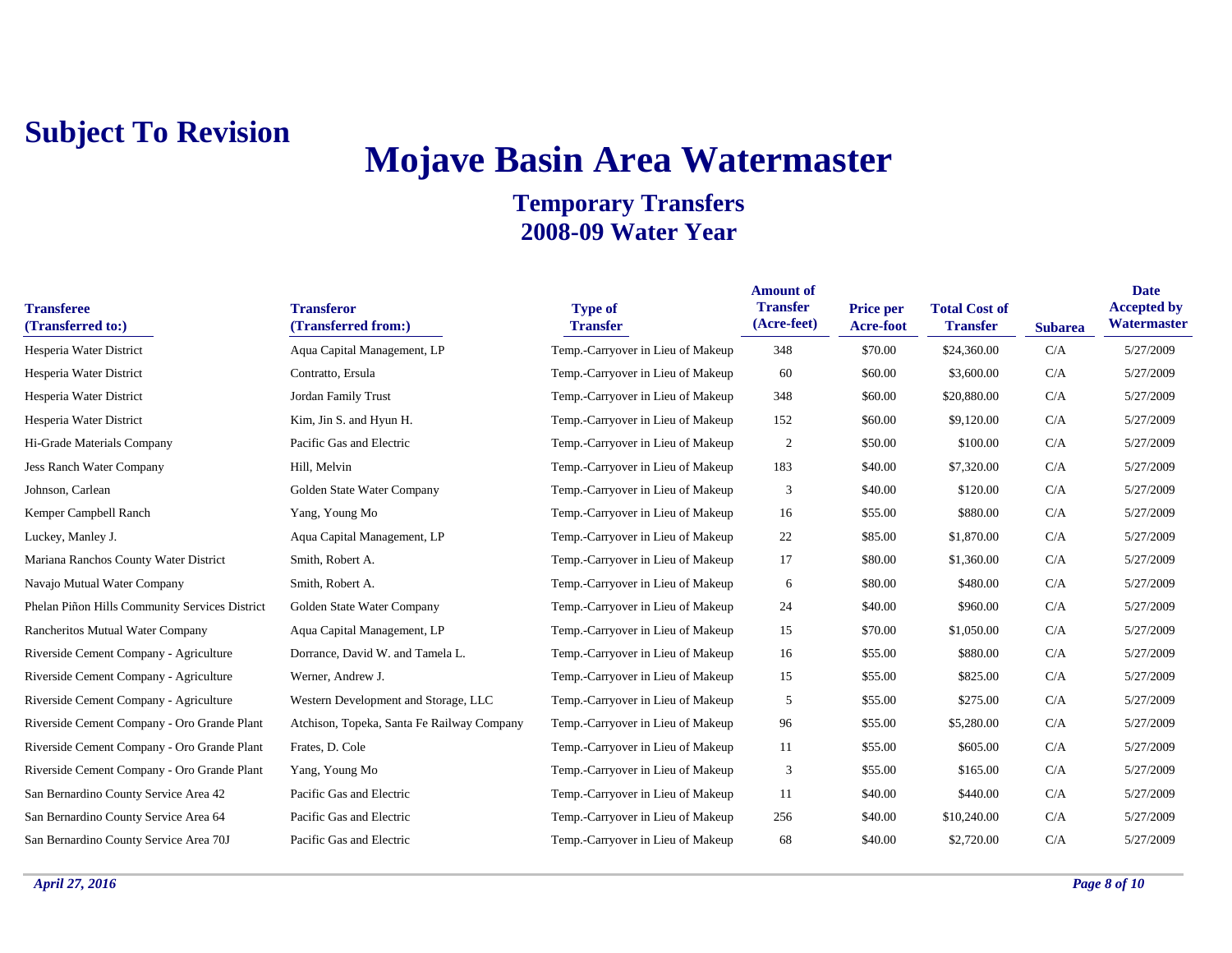# **Mojave Basin Area Watermaster**

| <b>Transferee</b><br>(Transferred to:)   | <b>Transferor</b><br>(Transferred from:) | <b>Type of</b><br><b>Transfer</b>      | <b>Amount of</b><br><b>Transfer</b><br>(Acre-feet) | Price per<br>Acre-foot | <b>Total Cost of</b><br><b>Transfer</b> | <b>Subarea</b> | <b>Date</b><br><b>Accepted by</b><br>Watermaster |
|------------------------------------------|------------------------------------------|----------------------------------------|----------------------------------------------------|------------------------|-----------------------------------------|----------------|--------------------------------------------------|
| Service Rock Products Corporation        | Service Rock Products Corporation        | Temp.-Carryover in Lieu of Makeup      | $\overline{2}$                                     | \$0.00                 | \$0.00                                  | C/A            | 5/27/2009                                        |
| <b>Silver Lakes Association</b>          | Soppeland, Wayne                         | Temp.-Carryover in Lieu of Makeup      | 334                                                | \$81.38                | \$27,180.92                             | C/A            | 5/27/2009                                        |
| Simmons, Jack H. and Ethun, Claudia      | Golden State Water Company               | Temp.-Carryover in Lieu of Makeup      | 10                                                 | \$40.00                | \$400.00                                | C/A            | 5/27/2009                                        |
| Spring Valley Lake Association           | Yang, Young Mo                           | Temp.-Carryover in Lieu of Makeup      | 207                                                | \$45.00                | \$9,315.00                              | C/A            | 5/27/2009                                        |
| Spring Valley Lake Country Club          | Pacific Gas and Electric                 | Temp.-Carryover in Lieu of Makeup      | 64                                                 | \$45.00                | \$2,880.00                              | C/A            | 5/27/2009                                        |
| Thrasher, Gary                           | Pacific Gas and Electric                 | Temp.-Carryover in Lieu of Makeup      | 8                                                  | \$50.00                | \$400.00                                | C/A            | 5/27/2009                                        |
| Victor Valley Community College District | Yang, Young Mo                           | Temp.-Carryover in Lieu of Makeup      | 17                                                 | \$55.00                | \$935.00                                | C/A            | 5/27/2009                                        |
| Victorville Water District, ID#1         | Aqua Capital Management, LP              | Temp.-FPA in Lieu of Makeup            | 782                                                | \$90.00                | \$70,380.00                             | C/A            | 5/27/2009                                        |
| Victorville Water District, ID#1         | Victorville Water District, ID#1         | Temp.-Carryover in Lieu of Makeup      | 637                                                | \$0.00                 | \$0.00                                  | C/A            | 5/27/2009                                        |
| Victorville Water District, ID#2         | Aqua Capital Management, LP              | Temp.-FPA in Lieu of Makeup            | 196                                                | \$90.00                | \$17,640.00                             | C/A            | 5/27/2009                                        |
|                                          |                                          | C/A Subtotal (54)                      | 6,321                                              |                        | \$308,700.92                            |                |                                                  |
| Adelanto, City Of                        | Aqua Capital Management, LP              | Temp.-FPA                              | 308                                                | \$90.00                | \$27,720.00                             | Centro         | 5/27/2009                                        |
| Aqua Capital Management, LP              | Kasner Family Limited Partnership        | Temp.-Carryover FPA                    | 337                                                | \$40.00                | \$13,480.00                             | Centro         | 5/27/2009                                        |
| Aqua Capital Management, LP              | Kasner Family Limited Partnership        | Temp.-FPA                              | 337                                                | \$40.00                | \$13,480.00                             | Centro         | 5/27/2009                                        |
| Aqua Capital Management, LP              | Sexton, Rodney A. and Sexton, Derek R.   | Temp.-Carryover FPA                    | 52                                                 | \$40.00                | \$2,080.00                              | Centro         | 5/27/2009                                        |
| Aqua Capital Management, LP              | Sexton, Rodney A. and Sexton, Derek R.   | Temp.-FPA                              | 5                                                  | \$40.00                | \$200.00                                | Centro         | 5/27/2009                                        |
| <b>Bar-Len Mutual Water Company</b>      | Soppeland, Wayne                         | Temp.-Carryover in Lieu of Replacement | 21                                                 | \$80.00                | \$1,680.00                              | Centro         | 5/27/2009                                        |
| Hi Desert Mutual Water Company           | Soppeland, Wayne                         | Temp.-Carryover in Lieu of Replacement | 3                                                  | \$80.00                | \$240.00                                | Centro         | 5/27/2009                                        |
| Ruisch Trust, Dale W. and Nellie H.      | Hare, Thomas R. and Helen P.             | Temp.-Carryover FPA                    | 50                                                 | \$1.00                 | \$50.00                                 | Centro         | 9/23/2009                                        |
| Vernola Trust, Pat and Mary Ann          | Pacific Gas and Electric                 | Temp.-Carryover FPA                    | 1,000                                              | \$1.00                 | \$1,000.00                              | Centro         | 9/23/2009                                        |
|                                          |                                          | Centro Subtotal (9)                    | 2,113                                              |                        | \$59,930.00                             |                |                                                  |